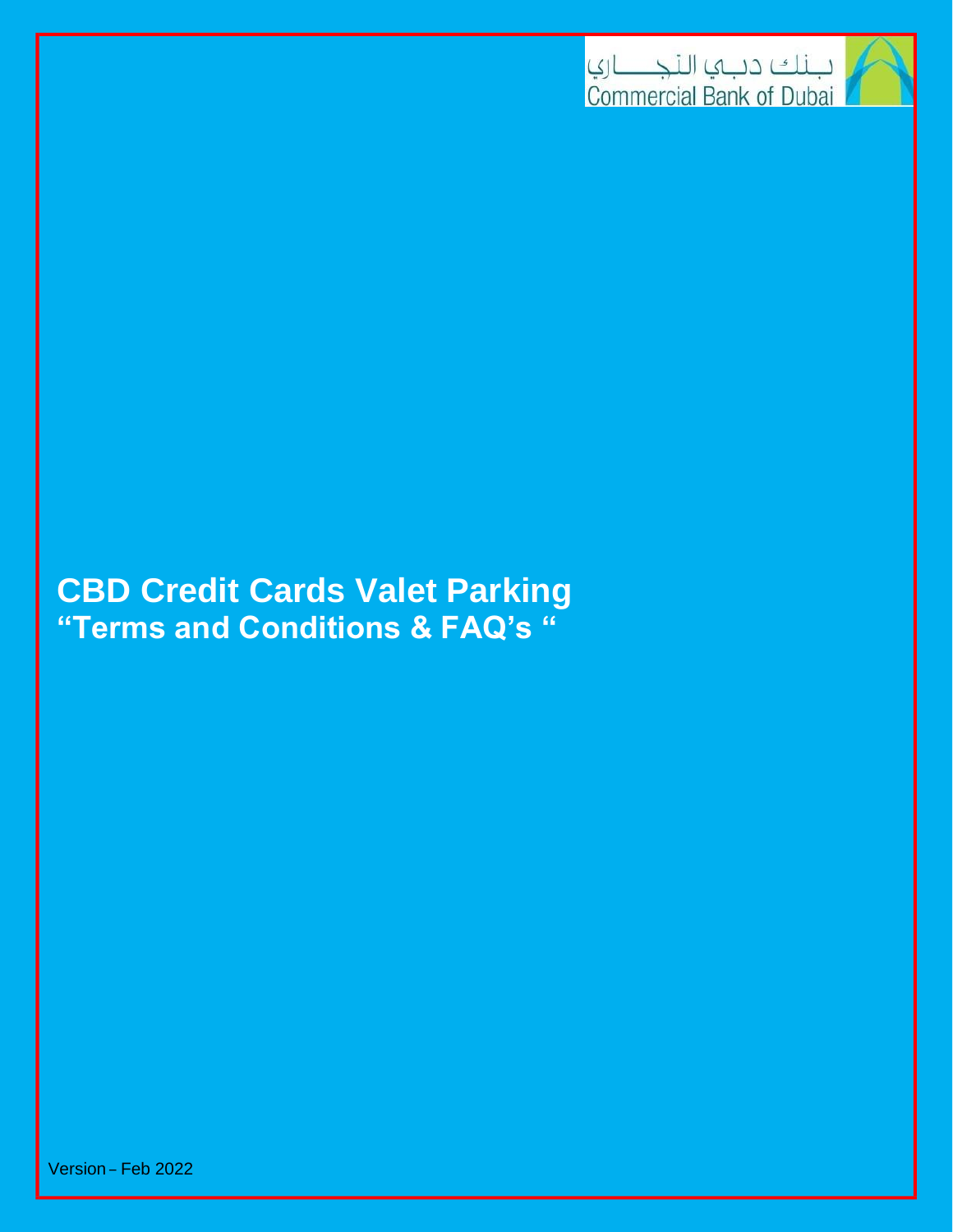

# **Offer Description:**

Eligible CBD credit cardholders can enjoy a free Standard valet parking service, through Valtrans, across select locations in the UAE. **Premium valet parking is not included in this offer**.

#### **Eligible CBD Credit Cards and Usage:**

This benefit is offered only on the following CBD Credit Card type

- Mastercard World 4 times per month
- Visa Infinite 3 times per month
- Visa Signature 2 times per month
- Visa Signature Super Saver-2 times per month
- CBD Smiles Visa Signature 3 times per month
- CBD One 2 times per month

# **Offer Conditions:**

The cardholder must have a minimum **Retail spend of AED 5,000**/- in a calendar month. This includes spend through retail (POS & E- Commerce) and excludes Balance Transfers, Cash on call, and Interest, Fees & charges.

If the cardholder does not maintain the minimum Retail spend condition for a calendar month in which the benefit is availed, the customer credit card account will be charged for the benefit value that was availed.

#### **Valtrans locations included in offer:**

# **General Terms:**

- To benefit from this offer, customers' need to have a minimum Retail spends of AED 5,000 on their eligible Credit Card in the calendar month. Retail spends are defined as spends done by the cardholder on merchant POS terminals or E-commerce spends.
- Spends done through CBD Mobile banking app or internet banking channel will not count towards the achievement of retail spend criteria. Additionally, Balance Transfers, Cash on Call and ATM cash advance availed by the cardholder will not count towards retail spend criteria.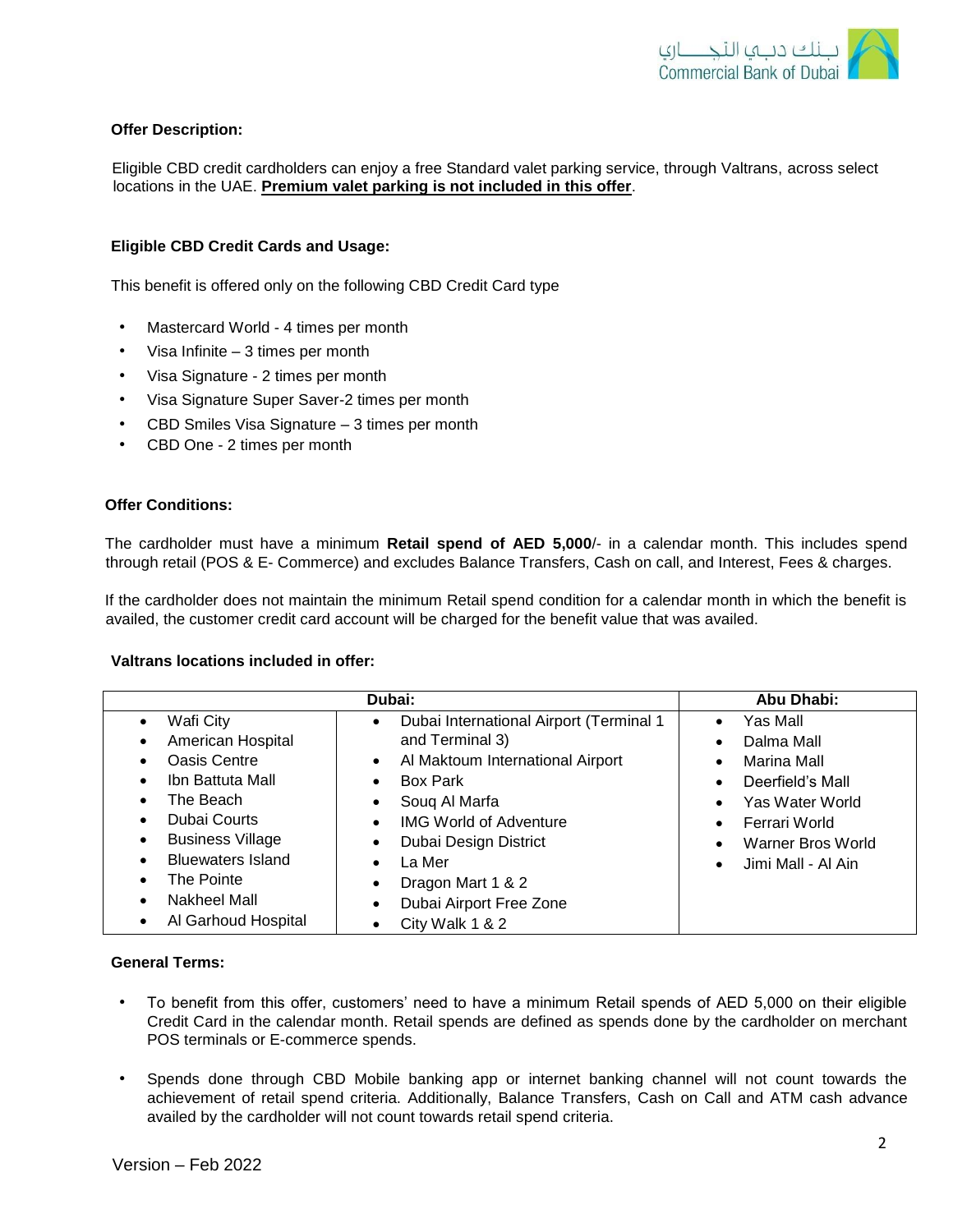

- Transaction date as opposed to posting date will be considered to check customer's eligibility of meeting the minimum Retail spend criteria.
- Any dispute with respect to what constitutes an eligible Retail Spend will not be entertained.
- CBD reserves the right, at its absolute discretion, to amend and/or supplement these Terms and Conditions at any time without any prior notification to the Cardholder. These Terms and Conditions are in addition to the standard CBD Credit Card Terms and Conditions.
- These Terms and conditions are governed by the laws of UAE and subject to exclusive jurisdiction of Dubai Courts.

# **Credit Card - Valet Parking Benefit - FAQ's:**

#### **1. What is the Valet Parking offer?**

Eligible CBD Credit cardholders can enjoy a complimentary Standard Valet Parking service, through Valtrans locations, across select locations in the UAE.

# **2. Are all CBD Credit Cards eligible for the offer?**

No. Only Visa Signature, Visa Infinite, World Mastercard, Visa Infinite Islamic Covered Card, Visa Signature Islamic Covered Cards, CBD Smiles Visa Signature Card, CBD One and the Supersaver Visa Signature Card are eligible for the offer.

#### **3. Are there any other conditions to avail this offer?**

Yes, eligible credit card holders must have a minimum Retail Spend of AED 5,000 /- in the calendar month in which they wish to avail of the offer. Retail Spend includes all transactions at point-of-sale terminal and E- Commerce transactions but excludes Balance Transfer, Cash-on-Call, and Interest & fees charges on the eligible cards.

#### **4. What happens if the cardholder doesn't meet the minimum Retail Spend condition?**

If the minimum Retail Spend condition is not met, then the cardholder's CBD credit card account will be charged with the cost of the valet parking service availed as per table below.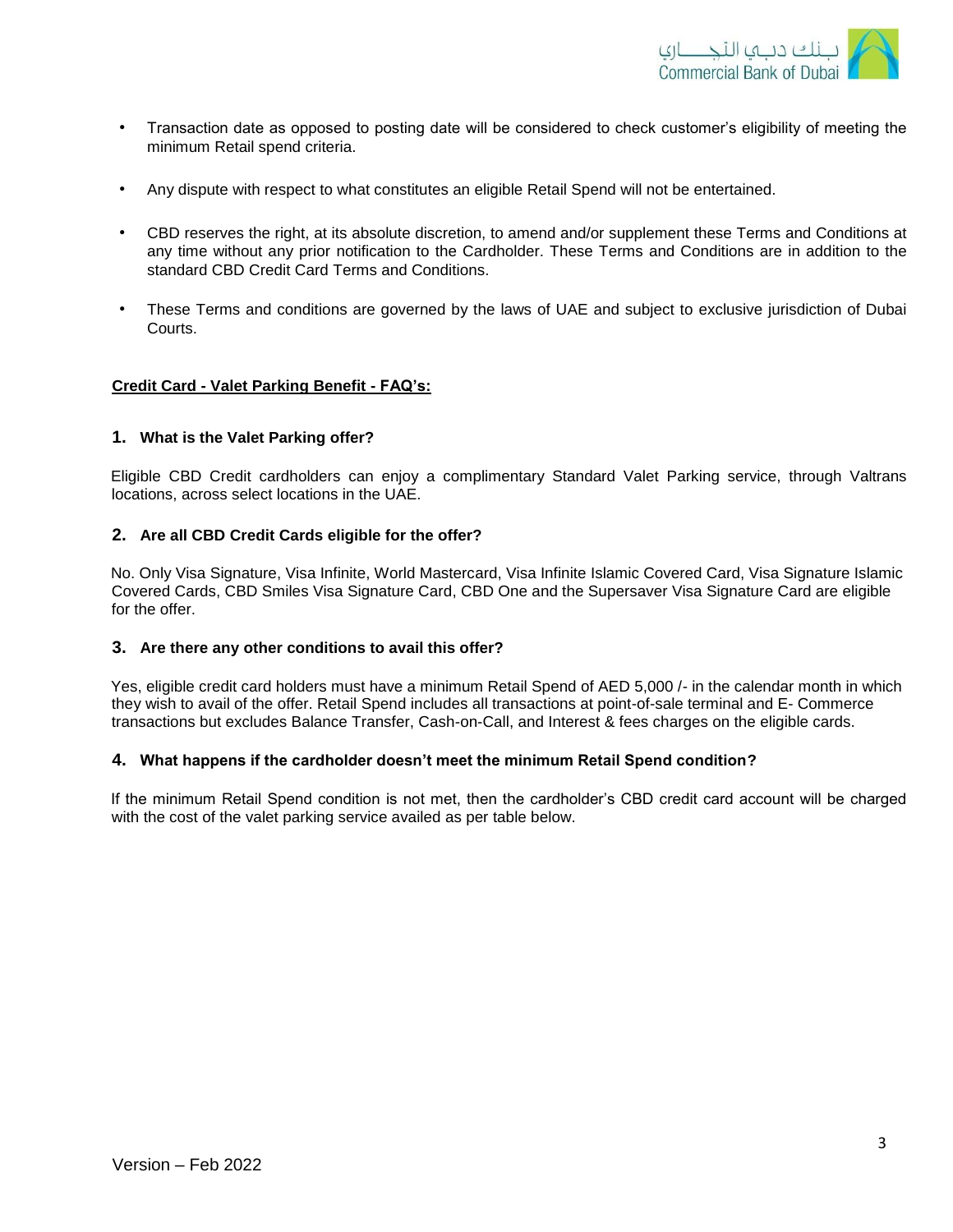

# **Dubai & Northern Emirates**

| Location                         | Rate (AED)                             |
|----------------------------------|----------------------------------------|
| Wafi City                        | $40/-$ *                               |
| American Hospital                | $40/-$ *                               |
| Oasis Center                     | $40/-$ *                               |
| Ibn Battuta Mall                 | $40/-$ *                               |
| The Beach                        | $75/-$ *                               |
| <b>Dubai Courts</b>              | 30/- $(1st hour only)$                 |
| <b>Business Village</b>          | 50/- $(1st hour only)$                 |
| Dubai International Airport      | 70/- $(1st hour only)$                 |
| <b>Box Park</b>                  | $75/-$ *                               |
| Al Maktoum International Airport | 70/- $(1st hour only)$                 |
| <b>IMG World of Adventure</b>    | $70/-$ *                               |
| Dubai Design District            | $60$ /- (1 <sup>st</sup> 3 hours only) |
| La Mer                           | $75/-$ *                               |
| Dragon Mart 1 & 2                | $50/-$ *                               |
| Dubai Airport Free Zone          | $40/-$ *                               |
| City Walk 1 & 2                  | 75/- $(1st 5 hours only)$              |
| <b>Bluewaters Island</b>         | $70/-$                                 |
| The Pointe                       | $70/-$                                 |
| Nakheel Mall                     | $50/-$                                 |
| Al Garhoud Hospital              | $40/-$                                 |
| Soug Al Marfa                    | $45/-$                                 |

# **Abu Dhabi:**

| Location              | Rate (AED) |
|-----------------------|------------|
| Yas Mall              | $50/-$ *   |
| Dalma Mall            | $40/-$ *   |
| Marina Mall           | $40/-$ *   |
| Deerfields Mall       | $40/-$ *   |
| <b>YAS Waterworld</b> | $50/-$ *   |
| Ferrari World         | $50/-$ *   |
| Warner Bros, World    | $75/-$ *   |
| Jimi Mall Al -Ain     | $60/-$ *   |

PS: \*Duration of the parking may vary subject to the location of services and fully governed by the terms and conditions of the service provider. Customers availing the complimentary parking services should check for the complimentary hours of parking at the location of the services used.